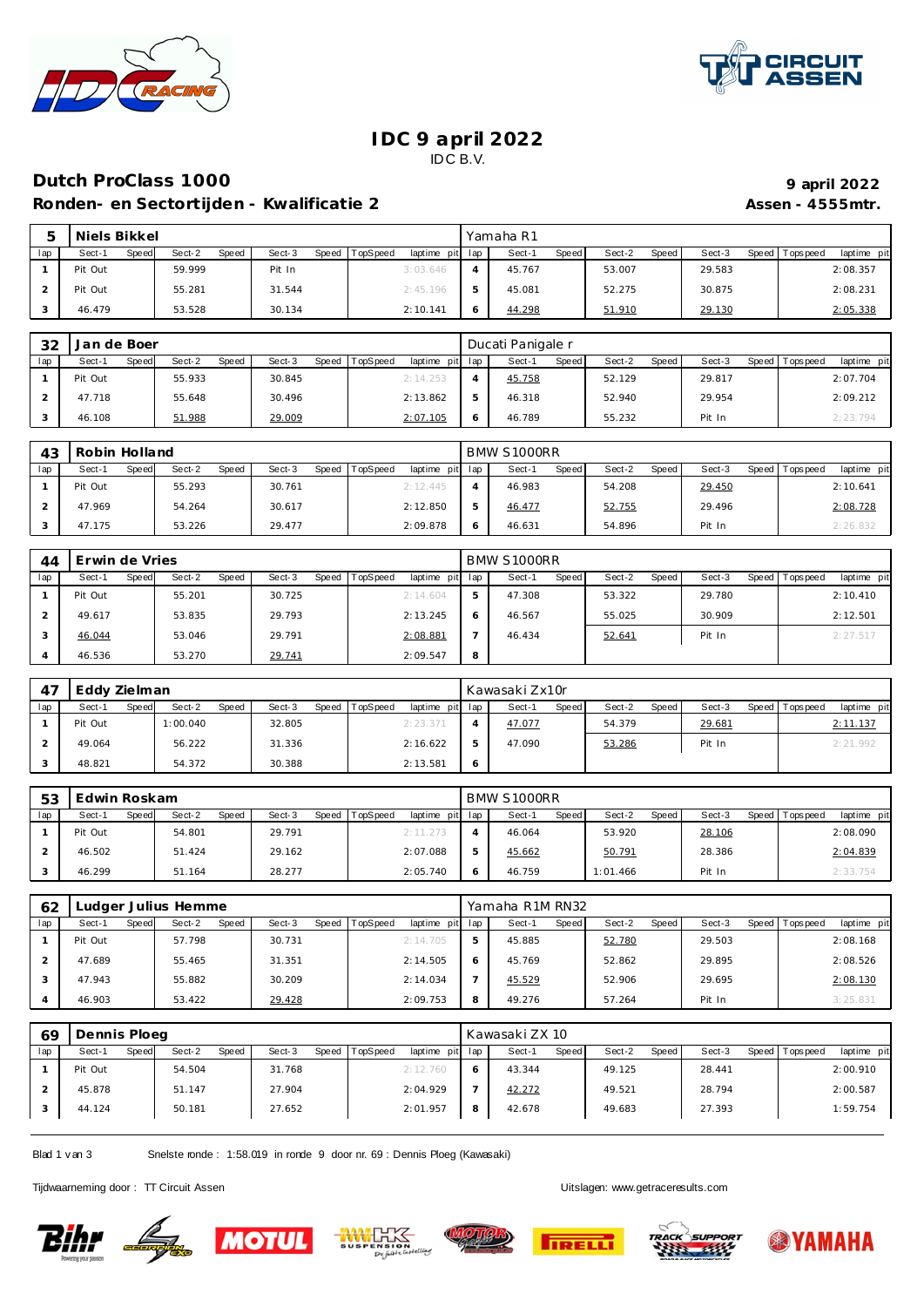



### **IDC 9 april 2022** IDC B.V.

## **Dutch ProClass 1000 9 1000 9 1000 9 1000 9 1000 9 1000 9 1000 9 1000 9 1000 9 1000 9 1000 9 1000 9 1000 9 1000 9 1000 9 1000 9 1000 9 1000 9 1000 9**

### Ronden- en Sectortijden - Kwalificatie 2 **Assen - 4555mtr.** Assen - 4555mtr.

|                                   | 43.281 | 50.116       | 27.457 | 2:00.854 | $\circ$         | 42.733 | 48.365 | 26.921 | :58.019  |
|-----------------------------------|--------|--------------|--------|----------|-----------------|--------|--------|--------|----------|
| $\overline{ }$<br>$\cdot$ $\cdot$ | 42.889 | 19.256<br>49 | 27.407 | 1:59.552 | 10 <sub>1</sub> | 43.978 | 48.770 | 28.533 | 2:01.281 |

| 71  | Roy Tepper      |                 |                 |                                |          | Yamaha R1       |                 |        |                                  |
|-----|-----------------|-----------------|-----------------|--------------------------------|----------|-----------------|-----------------|--------|----------------------------------|
| lap | Speed<br>Sect-1 | Sect-2<br>Speed | Sect-3<br>Speed | <b>TopSpeed</b><br>laptime pit | lap      | Speed<br>Sect-1 | Speed<br>Sect-2 | Sect-3 | Speed   Tops peed<br>laptime pit |
|     | Pit Out         | 59.551          | 31.618          | 2:27.667                       | O        | 44.602          | 50.543          | 27.870 | 2:03.015                         |
|     | 49.691          | 55.054          | 30.401          | 2:15.146                       |          | 43.107          | 50.410          | 27.302 | 2:00.819                         |
|     | 47.965          | 55.856          | 29.752          | 2:13.573                       | 8        | 43.852          | 49.610          | 27.367 | 2:00.829                         |
|     | 46.679          | 52.753          | 28.701          | 2:08.133                       | $\Omega$ | 43.099          | 49.147          | 27.461 | 1:59.707                         |
|     | 45.373          | 50.986          | 27.843          | 2:04.202                       | 10       |                 |                 |        |                                  |

| 73  | Franco Sengers |       |        |       |        |       |          |             |         | Yamaha R1 |       |        |       |        |                |             |
|-----|----------------|-------|--------|-------|--------|-------|----------|-------------|---------|-----------|-------|--------|-------|--------|----------------|-------------|
| lap | Sect-1         | Speed | Sect-2 | Speed | Sect-3 | Speed | TopSpeed | laptime pit | lap     | Sect-1    | Speed | Sect-2 | Speed | Sect-3 | Speed Topspeed | laptime pit |
|     | Pit Out        |       | 58.669 |       | 33.631 |       |          | 2:21.175    | O       | 47.879    |       | 54.264 |       | 31.765 |                | 2:13.908    |
|     | 52.803         |       | 55.713 |       | 31.090 |       |          | 2:19.606    |         | 47.778    |       | 53.657 |       | 30.119 |                | 2:11.554    |
| 3   | 49.166         |       | 55.250 |       | 30.797 |       |          | 2:15.213    | 8       | 46.682    |       | 53.297 |       | 30.657 |                | 2:10.636    |
| 4   | 48.436         |       | 55.048 |       | 30.277 |       |          | 2:13.761    | $\circ$ | 46.850    |       | 52.644 |       | 30.455 |                | 2:09.949    |
|     | 48.633         |       | 54.112 |       | 31.220 |       |          | 2:13.965    | 10      |           |       |        |       |        |                |             |

| 81  | Mervin Lapré |       |          |       |        |       |          |                 |   | Ducati 1199RS |       |        |         |        |                 |             |
|-----|--------------|-------|----------|-------|--------|-------|----------|-----------------|---|---------------|-------|--------|---------|--------|-----------------|-------------|
| lap | Sect-1       | Speed | Sect-2   | Speed | Sect-3 | Speed | TopSpeed | laptime pit lap |   | Sect-1        | Speed | Sect-2 | Speed I | Sect-3 | Speed Tops peed | laptime pit |
|     | Pit Out      |       | 1:05.272 |       | 34.719 |       |          | 2:34.909        | 4 | 51.614        |       | 59.914 |         | 32.981 |                 | 2:24.509    |
|     | 53.794       |       | 1:02.245 |       | 33.308 |       |          | 2:29.347        |   | 50.589        |       | 57.736 |         | 32.102 |                 | 2:20.427    |
|     | 52.324       |       | 59.818   |       | 33.040 |       |          | 2:25.182        |   | 50.046        |       | 58.286 |         | Pit In |                 | 2:35.923    |

| 98  | eon Deckers |       |        |       |        |       |                 |             |     | <b>BMW S 1000 RR</b> |       |        |       |        |       |           |             |  |
|-----|-------------|-------|--------|-------|--------|-------|-----------------|-------------|-----|----------------------|-------|--------|-------|--------|-------|-----------|-------------|--|
| lap | Sect-1      | Speed | Sect-2 | Speed | Sect-3 | Speed | <b>TopSpeed</b> | laptime pit | lap | Sect-1               | Speed | Sect-2 | Speed | Sect-3 | Speed | Tops peed | laptime pit |  |
|     | Pit Out     |       | 56.422 |       | 30.787 |       |                 | 2:14.617    | 5   | 43.929               |       | 50.610 |       | 28.083 |       |           | 2:02.622    |  |
|     | 47.116      |       | 55.181 |       | 29.885 |       |                 | 2:12.182    | 6   | 44.796               |       | 52.023 |       | 28.299 |       |           | 2:05.118    |  |
|     | 46.108      |       | 51.751 |       | 28.866 |       |                 | 2:06.725    |     | 43.666               |       | 50.194 |       | 27.534 |       |           | 2:01.394    |  |
|     | 45.516      |       | 51.058 |       | 28.746 |       |                 | 2:05.320    | 8   | 43.830               |       | 50.931 |       | Pit In |       |           | 2:50.649    |  |

|     | 110 Gerald Overbosch |       |        |       |        |       | BMW S1000rr |                 |        |              |        |       |        |  |                 |             |
|-----|----------------------|-------|--------|-------|--------|-------|-------------|-----------------|--------|--------------|--------|-------|--------|--|-----------------|-------------|
| lap | Sect-1               | Speed | Sect-2 | Speed | Sect-3 | Speed | TopSpeed    | laptime pit lap | Sect-1 | <b>Speed</b> | Sect-2 | Speed | Sect-3 |  | Speed Tops peed | laptime pit |
|     | Pit Out              |       | 54.479 |       | 29.671 |       |             | 2:09.706        | 43.756 |              | 50.089 |       | 27.825 |  |                 | 2:01.670    |
|     | 45.957               |       | 52.399 |       | 28.386 |       |             | 2:06.742        | 43.735 |              | 50.637 |       | 28.300 |  |                 | 2:02.672    |
|     | 43.698               |       | 50.684 |       | 28.113 |       |             | 2:02.495        | 43.648 |              | 52.174 |       | Pit In |  |                 | 2:38.127    |

| 137 |         | Jeroen van der Put |        |       |        |       | Kawasaki ZX-10R |             |     |         |              |        |       |        |  |                |             |
|-----|---------|--------------------|--------|-------|--------|-------|-----------------|-------------|-----|---------|--------------|--------|-------|--------|--|----------------|-------------|
| lap | Sect-1  | Speed              | Sect-2 | Speed | Sect-3 | Speed | TopSpeed        | laptime pit | lap | Sect-1  | <b>Speed</b> | Sect-2 | Speed | Sect-3 |  | Speed Topspeed | laptime pit |
|     | Pit Out |                    | 58.432 |       | 32.154 |       |                 | 2:19.080    | 5   | 47.303  |              | 54.365 |       | 30.100 |  |                | 2:11.768    |
|     | 48.843  |                    | 55.138 |       | 31.682 |       |                 | 2:15.663    | 6   | 46.365  |              | 52.722 |       | Pit In |  |                | 2:19.043    |
|     | 48.081  |                    | 55.266 |       | 31.703 |       |                 | 2:15.050    |     | Pit Out |              | 55.331 |       | Pit In |  |                | 3:38.239    |
|     | 47.529  |                    | 54.924 |       | 30.180 |       |                 | 2:12.633    | 8   |         |              |        |       |        |  |                |             |

| 713 | Maurice van den IJssel |       |        |              |        |       |          |                 |  | Kawasaki zx10 |       |        |       |        |       |            |             |  |
|-----|------------------------|-------|--------|--------------|--------|-------|----------|-----------------|--|---------------|-------|--------|-------|--------|-------|------------|-------------|--|
| lap | Sect-1                 | Speed | Sect-2 | <b>Speed</b> | Sect-3 | Speed | TopSpeed | laptime pit lap |  | Sect-1        | Speed | Sect-2 | Speed | Sect-3 | Speed | Tops pee d | laptime pit |  |
|     | Pit Out                |       | 55.527 |              | 31.222 |       |          | 2:12.743        |  | 43.621        |       | 50.910 |       | 28.298 |       |            | 2:02.829    |  |
|     | 46.157                 |       | 52.013 |              | 29.504 |       |          | 2:07.674        |  | 43.466        |       | 50.876 |       | Pit In |       |            | 2:12.046    |  |

Blad 2 v an 3 Snelste ronde : 1:58.019 in ronde 9 door nr. 69 : Dennis Ploeg (Kawasaki)

Tijdwaarneming door : TT Circuit Assen enter the state of the state of the Uitslagen:<www.getraceresults.com>